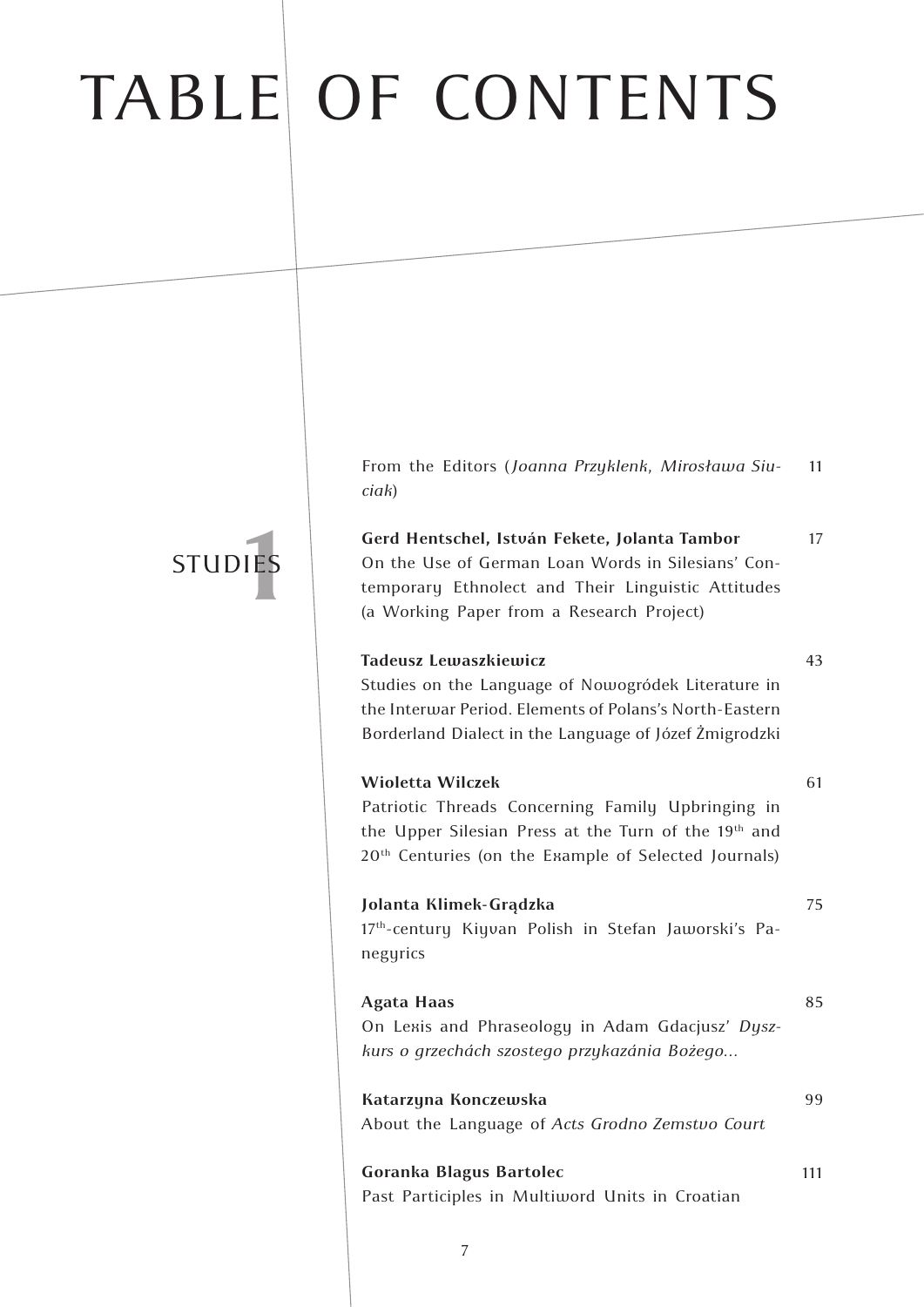## ARCHIVAL **2**



### **Alina Kowalska**

The Social Differentiation of the Polish Language of the Upper Silesia in the Second Half of the 19<sup>th</sup> Century

125

139

145

169

### **Irmina Kotlarska**

How to Analyze Foreign Language Textbooks? A Handful of Comments after Reading the Book of Karen Risager *Representations of the World in Language Textbooks* (Bristol 2018, 252 pp.)

#### **Kinga Wąsińska**

Corpus Linguistics – an Attempt to Evaluate New Research Tools Based on a Book *Corpus Linguistic for Grammar. A Guide for Research* by Christian Jones and Daniel Waller (London–New York 2015, 201 pp.)

#### **Bernadetta Ciesek-Ślizowska**

Language – Culture – Man. About the Book *Lingwistyka kulturowa i międzykulturowa. Antologia* edited by Waldemar Czachur (Warszawa 2017, 338 pp.) 151



**Sandra Levey, Joseph Agius** Humour Processing. The Factors that Play a Role in Understanding Humour 159

### **Mirosława Siuciak**

The History of the Irena Bajerowa Institute of the Polish Language

8